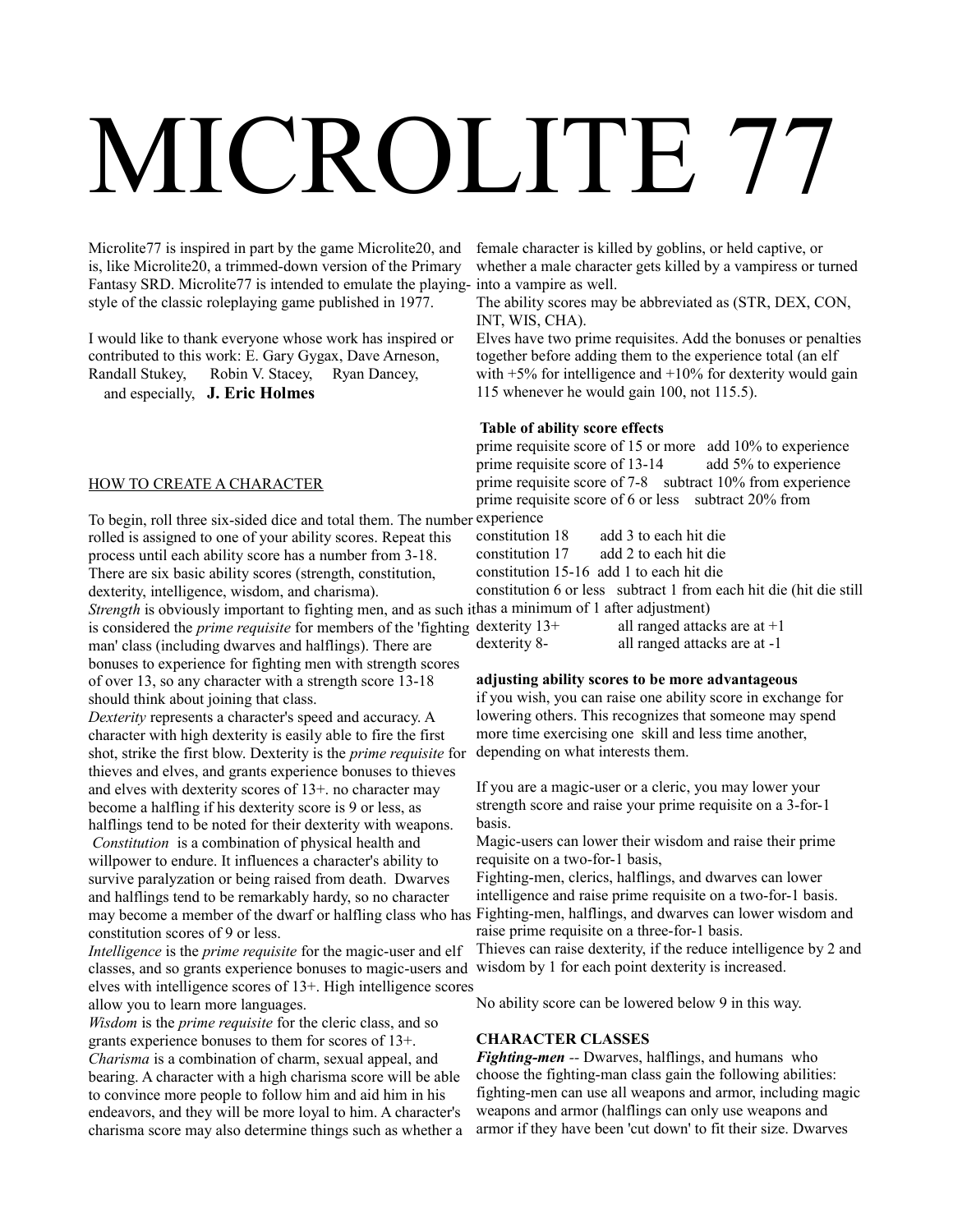may require similar adjustments for armors such as plate). Each time they gain a level, they roll an 8-sided die for hit points (halflings, however, always roll a d6).

Saving Throws for Halflings, Dwarves, And Human Fightingmen are as follows:

|         |                                          |                 | Spell or magic death ray petrifi- dragon |                 |    |
|---------|------------------------------------------|-----------------|------------------------------------------|-----------------|----|
|         | magic staff wand or poison cation breath |                 |                                          |                 |    |
| Humans: | 16.                                      | $\overline{13}$ | 12 <sup>7</sup>                          | 14              | 15 |
|         | Dwarves/Halflings: 14 11                 |                 | 10                                       | 12 <sup>7</sup> | 14 |

Fighting-men advance to level 2 once they have gained 2000 C experience, and to level 3 once they have gained a total of 4000 experience.

### **OPTIONAL: Fighting-men of level 4-9**

fighting-men can advance up to level 9 (advancing with each If there is a number shown, then the cleric has successfully doubling of their experience total) gaining the following abilities.

At level 4, fighting-men add 2 to all attack rolls and saving throws. They also add 1 to their melee damage rolls if they have a strength score of 13 or higher (optional)

At level 7, fighting-men add an additional 3 to all attack rolls, flee from him as quickly as possible. and add 4 to saving saving throws (does not stack with previous saving throw bonus).

If the DM approves, each 100,000 experience points gained past this simply adds 3 hit points (unmodified by constitution) to their hit point total. Halflings add only 2.

Special Abilities and Restrictions for Halflings and Dwarves: Dwarves have infra-red vision, and can see in the dark up to 60 feet if no normal light source is nearby. Dwarves are highly resistant to magic, as shown by their better saving throws against magical effects. Dwarves can note quirks in stonework such as slanting passages, traps, recent or unstable Clerics advance to level 2 once they have gained 1500 construction, shifting walls, etc. about one-third of the time. Dwarves can speak the common, dwarven, kobold, gnomish, 3000 experience. and goblin languages.

Dwarves can advance no higher than level 7.

Halflings are extremely hard to see outdoors, being highly skilled at blending in to trees and bushes (90% chance to avoid notice when outdoors). Halflings have the same uncanny resistance to magic as dwarves. Halflings get +1 to all ranged attacks. Halflings can only advance to level 4.

*Clerics –* humans who choose to devote their lives to the service of a god, or perhaps simply spend their lives devoted to the fighting of evil, may be granted the ability to invoke Divine Magic. Clerics may wear armor, including magic armor, and may use any BLUNT weapons (cudgels, slings,

and maces are allowed, but swords and arrows are not.) Clerics roll a six-sided die for hit points each time they advance a level. Cleric saving throws are as follows:

 Spell or magic death ray petrifi- dragon magic staff wand or poison cation breath 15 12 11 14 16

The number of first level Divine Spells a cleric can use each day is listed below:

| Cleric, level 1 | 0 |
|-----------------|---|
| Cleric, level 2 |   |
| Cleric, level 3 | 2 |

a cleric can also turn undead creatures, as shown here. turned the undead if he rolls equal to or higher than that number on 2d6. If there is a 'T' shown, then the undead are always turned. If the attempt at turning is successful, then he rolls 2d6 again to see how many hit dice of undead are turned. Successfully turned undead will not harm the cleric, and will

experience, and to level 3 once they have gained a total of

### **OPTIONAL: Clerics of level 4-9**

clerics can advance up to level 9 (advancing with each doubling of their experience total) gaining the following abilities.

At level 5, clerics add 2 to all attack rolls and saving throws. At level 9, clerics add an additional 3 to attack rolls and saving throws.

Their spell-casting ability advances as follows (the second number shown is the number of second level divine spells per day, the third number shown is the number of third level spells per day, etc.):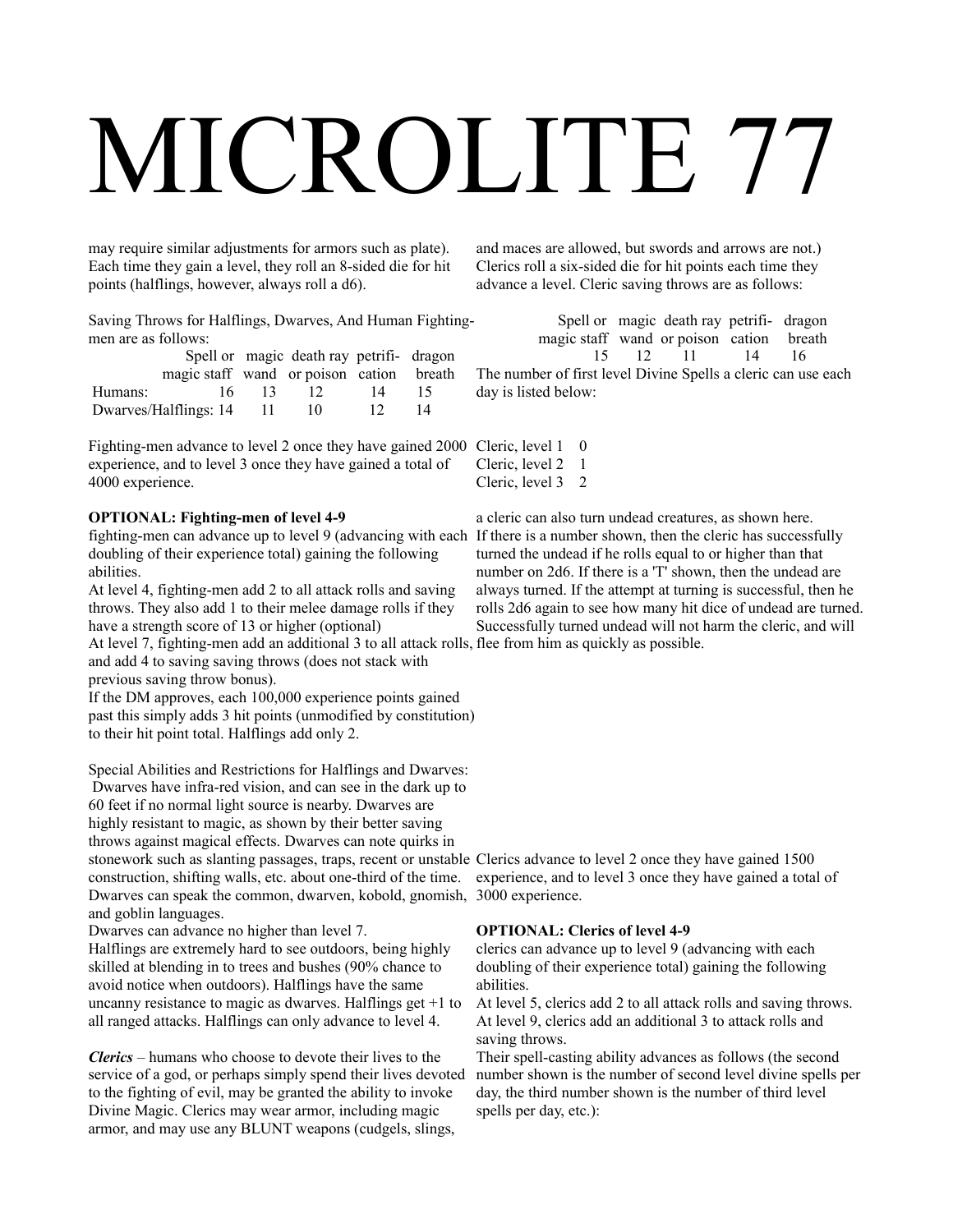Cleric, level 4 2/1 Cleric, level 5 2/2 Cleric, level 6 2/2/1 Cleric, level 7 2/2/2 Cleric, level 8 3/2/2/1 Cleric, level 9 3/3/2/2

their ability to turn undead increases as follows:

instead he learns them himself and writes them down in his spell book. In order to learn a spell, the magic-user spends time studying his spell book or spell books and meditating on the words of magic written within. This takes at least one day. As soon as the spell is cast, it fades from the magic-user's mind, and he must spend more time studying before he can cast it again. Always assume that more than a day passes between one adventure and the next, so that the magic-user may enter the next dungeon with as many spells as possible prepared. A magic-user also does not necessarily get to choose which spells are in his spell book to be memorizedthis is determined randomly according to this chart:

once a cleric reaches 9<sup>th</sup> level, each 100,000 experience points gained just adds 2 to their hit point total.

*Magic-users –* humans who choose to follow the path of magic, and twist the arcane energies of the universe to their will, may someday achieve that goal and become known as magic-users. Magic-users are must not wear armor (they lose their spell-casting ability whenever they are wearing armor) and are unable to use any weapons other than daggers. They can use almost all magical items, but may still not use magical armor or weapons other than magical daggers. Magic-users roll a four-sided die for hit points each level. Magic-user saving throws are as follows:

|                                                     |  | Spell or magic death ray petrifi- dragon |  |  |
|-----------------------------------------------------|--|------------------------------------------|--|--|
| magic staff wand or poison cation breath            |  |                                          |  |  |
|                                                     |  | 15 14 13 13 16                           |  |  |
| Magic-users can cast arcane spells, as shown below: |  |                                          |  |  |

Magic-user, level 1 1 Magic-user, level 2 2 Magic-user, level 3 2/1

A magic-user must be able to speak the words of arcane power and gesture with his hands in order to cast a spell, so a list without reaching his minimum number of spells known, magic-user bound, gagged, or both is unable to cast magic. Some spells may also require substances, for example, a corresponding element must be present in order to summon an elemental. A magic-user must be able to concentrate fully on his spell in order for it to work properly, so he can not cast a spell while running or engaged in melee. Unlike clerics, a magic-user's spells are not granted to him by divine means,

### **Intelligence % chance to know any minimum/maximum of magic- given spell spells known per**

| of magic- | given spell | spells known per |     |  |
|-----------|-------------|------------------|-----|--|
|           |             | level            |     |  |
| $3-4$     | 20%         | 2                | 3   |  |
| $5 - 7$   | 30 %        | 2                | 4   |  |
| $8-9$     | 40 %        | 3                | 5   |  |
| $10 - 12$ | 50 %        | 4                | 6   |  |
| $13 - 14$ | 65 %        | 5                | 8   |  |
| $15 - 16$ | 75 %        | 6                | 10  |  |
| 17        | 85 %        | 7                | all |  |
| 18        | 95 %        | 8                | all |  |
|           |             |                  |     |  |

For an example, Kelvis the apprentice is a first level magicuser who has not gone on any adventures yet. He has an intelligence score of 14. there is no way he could have learned and copied **all** the first level spells into his spell book, so he determines which ones **are** within his reach in this way: say he wants to learn the spell 'magic missile'. He rolls two ten-sided dice, assigning one to the ones column, and one to the tens column. If the total is less than 65, then he learns the spell and copies it into his spell book. Whether he fails or succeeds, he must then choose a different spell to try for. Once he has reached his maximum number of spells known, he will stop, regardless of whether he has gone through the whole list of first level spells. If he goes through the whole then he goes through it again until he reaches his maximum or comes to the end of the spell list. Is he **still** has fewer spells than his minimum, then he will go through the list again, and so forth.

One way for a magic-user to stretch his number of spells per day is to write some of his spells down on scrolls. Scrolls are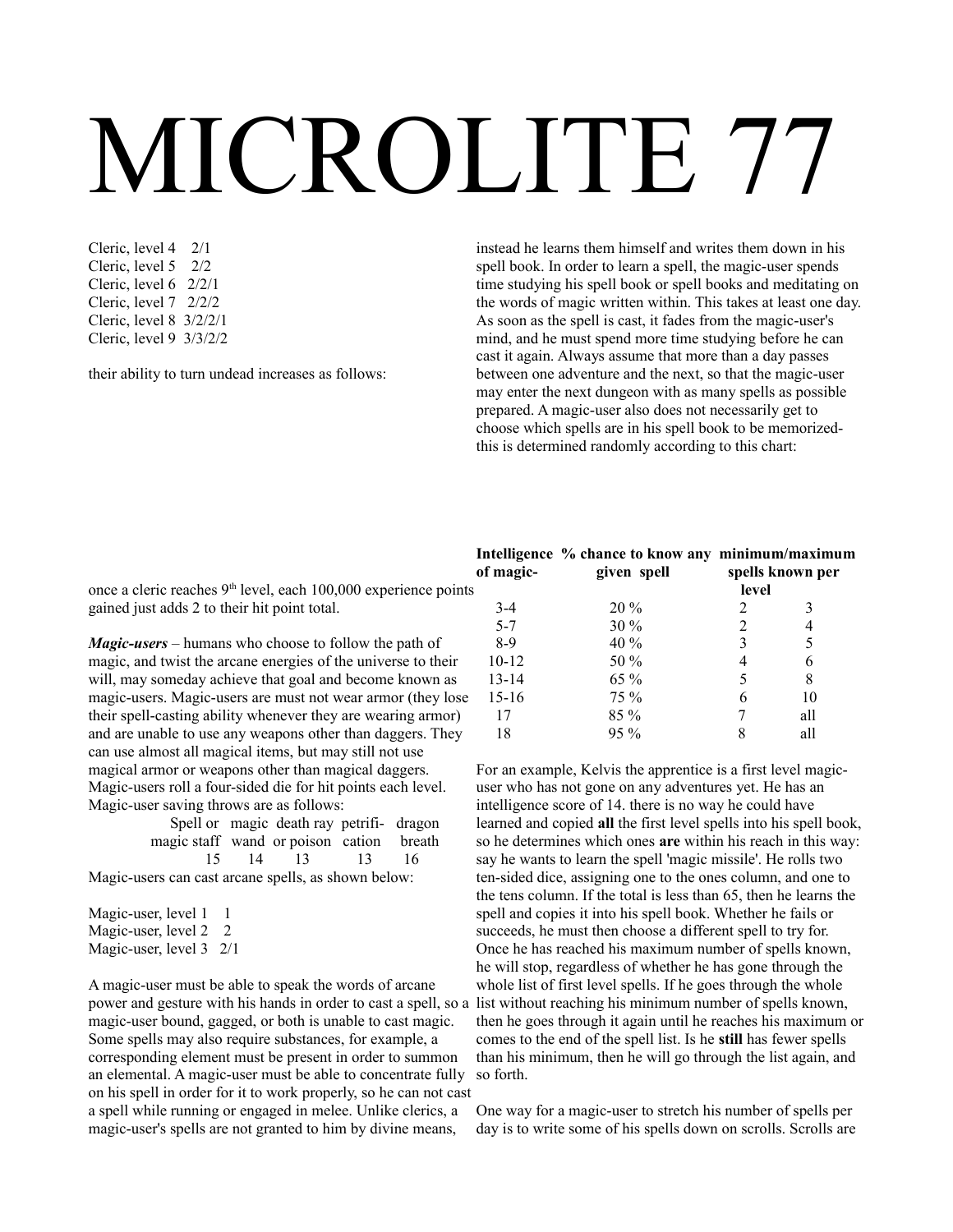written in magic runes that fade off the page as they are read. Creating a scroll takes 100 gold pieces worth of precious metals and one week of work for each level of the spell being made into a scroll. A magic-user can only make scrolls out of spells he already has in his spell books. Reading a scroll causes the scroll's spell to take effect immediately, but does not count against a magic user's number of spells per day. Other classes cannot use scrolls, except for scrolls of 'protection' and thieves of 4<sup>th</sup> level or above.

Magic-users advance to level 2 once they have gained 2500 experience, and to level 3 once they have gained 5000 experience, total.

### **OPTIONAL: magic-users of level 4-9**

magic-users can advance up to level 9, advancing in level each time they double their experience total.

At level 6, magic-users add 2 to all attack rolls and saving throws.

Their spell-casting ability increases as follows:

| 3/2/2/1   |
|-----------|
| 3/3/2/2   |
| 3/3/3/2/1 |
|           |

once a magic-user has advanced to  $9<sup>th</sup>$  level, each  $100,000$ experience points gained simply adds 1 to their hit point total.

*Thieves –* are humans with special abilities of subterfuge and stealth. Thieves become better at their abilities as they increase in level. Thieves are not truly good, being usually neutral or evil, and chaotic thieves may be as likely to steal from their own party as from enemies. As such, thieves are usually untrusted once their class is known. Thieves can wear time. They have infra-red vision, like dwarves, and can see 60 no armor heavier than leather armor, and cannot use shields. Thieves can, however, use all weapons, excepting magic weapons other than magic swords or daggers. Thieves' saving They speak the common, elvish, orcish, gnoll, and hobgoblin throws are as follows:

|                                                         | Spell or magic death ray petrifi- dragon |  |
|---------------------------------------------------------|------------------------------------------|--|
| magic staff wand or poison cation breath                |                                          |  |
|                                                         | 16 13 12 14 15                           |  |
| This cool shifting and current consuling to this shout. |                                          |  |

Thieves' abilities progress according to this chart:

thieves advance to level 2 once they have gained a total of 1200 experience, and to level 3 once they double this total to 2400.

### **OPTIONAL: thieves of level 4-9**

thieves can advance to level 9, advancing in level with each doubling of their experience total.

Thieves of  $4<sup>th</sup>$  level and above add 1 to their armor class, if their dexterity score is 13 or higher (optional)

Thieves of  $4<sup>th</sup>$  level and above can read magic scrolls and books (they cannot actually learn the spells in the books) and can read 80 % of languages that they do not automatically know.

At  $5<sup>th</sup>$  level, thieves add 2 to all attack rolls and saving throws. At  $9<sup>th</sup>$  level, they add an additional 3 to attack rolls and saving throws.

Their special abilities advance as follows:

Once the thief has reached  $9<sup>th</sup>$  level, each 100,000 experience gained adds 1 to their hit point total.

*Elves* – elves can notice secret doors about one-third of the feet in the dark if there is no light source nearby.

They are immune to the paralyzing touch of ghouls. languages.

Elves progress as fighting-men and magic-users at the same time; each game they divide their gained experience between the two classes, so they gain the abilities of both, but progress half as fast as other characters. they can use all weapons, armor, and magical weapons (but not magical armor) and cast spells. Elves roll d6 for hit points. Elves use the magic-user saving throw table.